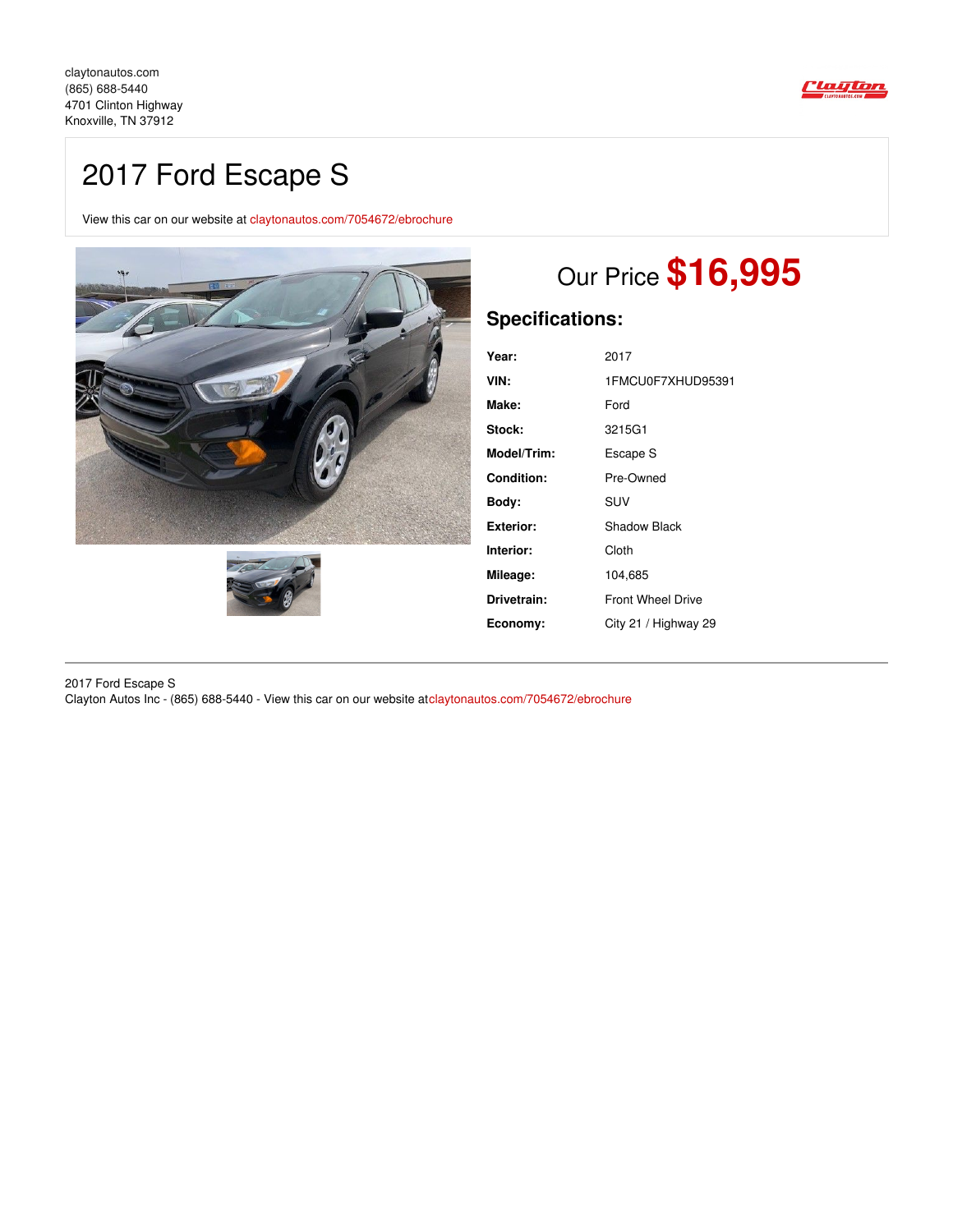

#### 2017 Ford Escape S

Clayton Autos Inc - (865) 688-5440 - View this car on our website at[claytonautos.com/7054672/ebrochure](https://claytonautos.com/vehicle/7054672/2017-ford-escape-s-knoxville-tn-37912/7054672/ebrochure)

### **Installed Options**

#### **Interior**

- 4 12V DC Power Outlets
- 4-Way Passenger Seat -inc: Manual Recline and Fore/Aft Movement Air Filtration
- Analog Appearance- Cargo Area Concealed Storage- Cargo Space Lights
- Carpet Floor Trim
- Cloth Buckets w/60/40 Split Rear Seat -inc: 6-way manual driver's seat, 4-way manual passenger seat
- Cloth Door Trim Insert- Compass- Cruise Control w/Steering Wheel Controls
- Day-Night Rearview Mirror- Delayed Accessory Power
- Driver And Passenger Visor Vanity Mirrors Driver Foot Rest- Driver Seat
- FOB Controls -inc: Cargo Access- Fade-To-Off Interior Lighting- Front Center Armrest
- Front Cupholder- Front Facing Manual Reclining Fold Forward Seatback Rear Seat
- Front Map Lights- Full Carpet Floor Covering -inc: Carpet Front And Rear Floor Mats
- Full Cloth Headliner
- Full Floor Console w/Covered Storage, Mini Overhead Console w/Storage and 4 12V DC Power Outlets
- Gauges -inc: Speedometer, Odometer, Engine Coolant Temp, Tachometer, Trip Odometer and Trip Computer
- HVAC -inc: Underseat Ducts- Illuminated Glove Box
- Interior Concealed Storage, Driver / Passenger And Rear Door Bins, 2nd Row Underseat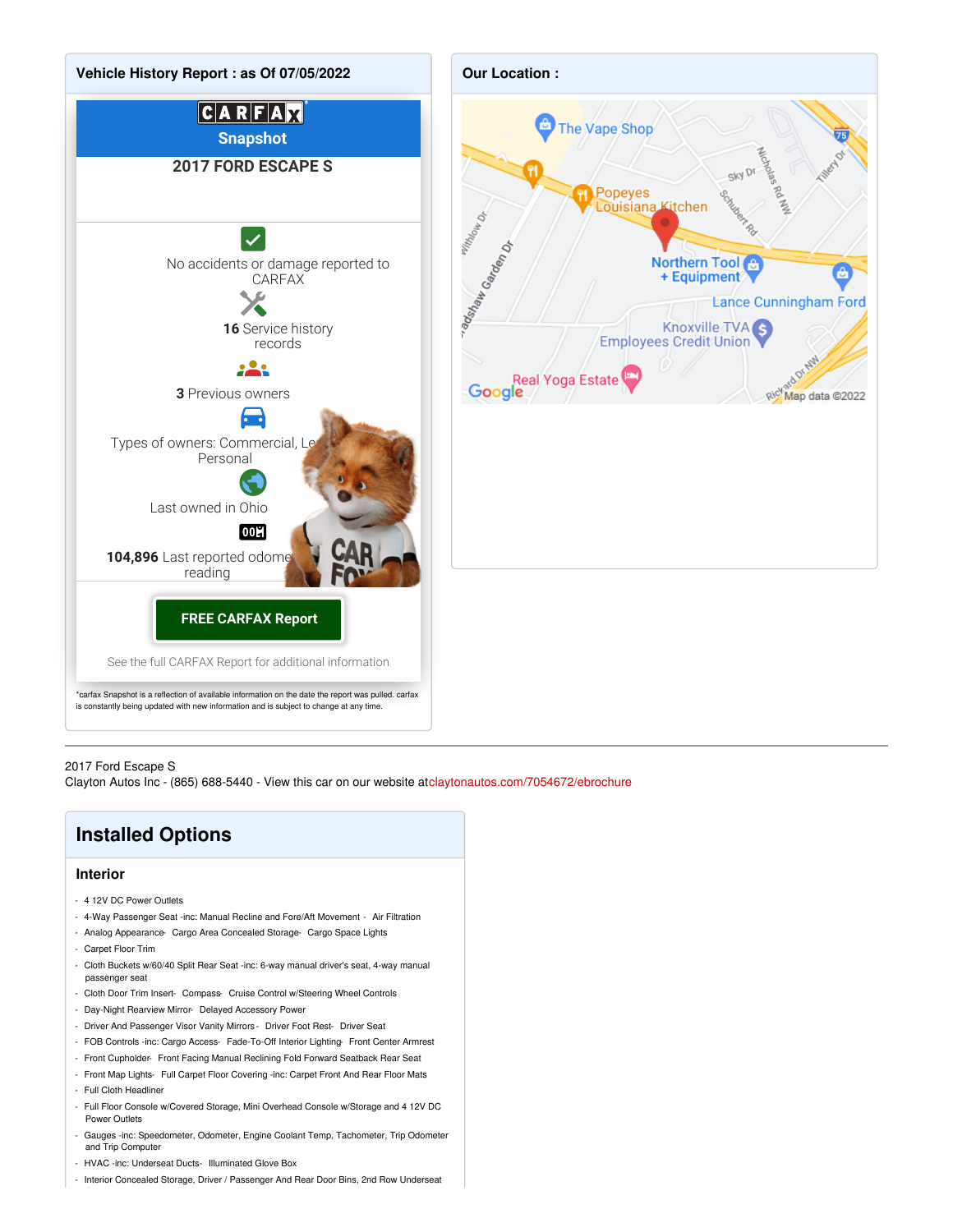#### Storage and Audio Media Storage

- Interior Trim -inc: Metal-Look Instrument Panel Insert, Metal-Look Door Panel Insert, Metal-Look Console Insert and Metal-Look Interior Accents
- Manual Air Conditioning- Manual Tilt/Telescoping Steering Column
- Manual w/Tilt Front Head Restraints and Manual Adjustable Rear Head Restraints
- Metal-Look Gear Shifter Material- Outside Temp Gauge
- Power 1st Row Windows w/Driver 1-Touch Up/Down
- Power Door Locks w/Autolock Feature
- Power Rear Windows and Fixed 3rd Row Windows- Rear Cupholder
- Remote Keyless Entry w/Integrated Key Transmitter, Illuminated Entry and Panic Button
- SYNC Selective Service Internet Access- Seats w/Cloth Back Material
- Securilock Anti-Theft Ignition (pats) Engine Immobilizer- Systems Monitor- Trip Computer

#### **Exterior**

- Auto On/Off Aero-Composite Halogen Daytime Running Lights Preference Setting Headlamps w/Delay-Off
- Black Door Handles- Black Grille
- Black Power Side Mirrors w/Convex Spotter and Manual Folding
- Black Side Windows Trim
- Body-Colored Front Bumper w/Metal-Look Rub Strip/Fascia Accent
- Body-Colored Rear Bumper w/Gray Rub Strip/Fascia Accent and Metal-Look Bumper Insert
- Clearcoat Paint
- Fixed Rear Window w/Fixed Interval Wiper, Heated Wiper Park and Defroster
- Fully Galvanized Steel Panels- Gray Bodyside Cladding and Gray Wheel Well Trim
- LED Brakelights- Liftgate Rear Cargo Access- Light Tinted Glass
- Spare Tire Mounted Inside Under Cargo- Steel Spare Wheel
- Tailgate/Rear Door Lock Included w/Power Door Locks
- Tires: P235/55R17 A/S BSW -inc: Low-Rolling- Resistance, mini spare tire
- Variable Intermittent Wipers- Wheels: 17" Steel Wheel w/Sparkle Silver Cover

#### **Safety**

- 4 12V DC Power Outlets
- 4-Way Passenger Seat -inc: Manual Recline and Fore/Aft Movement Air Filtration
- Analog Appearance- Cargo Area Concealed Storage- Cargo Space Lights
- Carpet Floor Trim
- Cloth Buckets w/60/40 Split Rear Seat -inc: 6-way manual driver's seat, 4-way manual passenger seat
- Cloth Door Trim Insert- Compass- Cruise Control w/Steering Wheel Controls
- Day-Night Rearview Mirror- Delayed Accessory Power
- Driver And Passenger Visor Vanity Mirrors Driver Foot Rest- Driver Seat
- FOB Controls -inc: Cargo Access- Fade-To-Off Interior Lighting- Front Center Armrest
- Front Cupholder- Front Facing Manual Reclining Fold Forward Seatback Rear Seat
- Front Map Lights- Full Carpet Floor Covering -inc: Carpet Front And Rear Floor Mats
- Full Cloth Headliner
- Full Floor Console w/Covered Storage, Mini Overhead Console w/Storage and 4 12V DC Power Outlets
- Gauges -inc: Speedometer, Odometer, Engine Coolant Temp, Tachometer, Trip Odometer and Trip Computer
- HVAC -inc: Underseat Ducts- Illuminated Glove Box
- Interior Concealed Storage, Driver / Passenger And Rear Door Bins, 2nd Row Underseat Storage and Audio Media Storage
- Interior Trim -inc: Metal-Look Instrument Panel Insert, Metal-Look Door Panel Insert, Metal-Look Console Insert and Metal-Look Interior Accents
- Manual Air Conditioning- Manual Tilt/Telescoping Steering Column
- Manual w/Tilt Front Head Restraints and Manual Adjustable Rear Head Restraints
- Metal-Look Gear Shifter Material- Outside Temp Gauge
- Power 1st Row Windows w/Driver 1-Touch Up/Down
- Power Door Locks w/Autolock Feature
- Power Rear Windows and Fixed 3rd Row Windows- Rear Cupholder
- Remote Keyless Entry w/Integrated Key Transmitter, Illuminated Entry and Panic Button
- SYNC Selective Service Internet Access- Seats w/Cloth Back Material
- Securilock Anti-Theft Ignition (pats) Engine Immobilizer- Systems Monitor- Trip Computer

#### **Mechanical**

- 15.7 Gal. Fuel Tank- 3.51 Axle Ratio
- 4-Wheel Disc Brakes w/4-Wheel ABS, Front Vented Discs, Brake Assist, Hill Hold Control and Electric Parking Brake
- Battery w/Run Down Protection- Brake Actuated Limited Slip Differential
- Electric Power-Assist Speed-Sensing Steering- Engine: 2.5L i-VCT
- Front And Rear Anti-Roll Bars- Front-Wheel Drive- GVWR: 4,620 lbs
- Gas-Pressurized Shock Absorbers- Short And Long Arm Rear Suspension w/Coil Springs